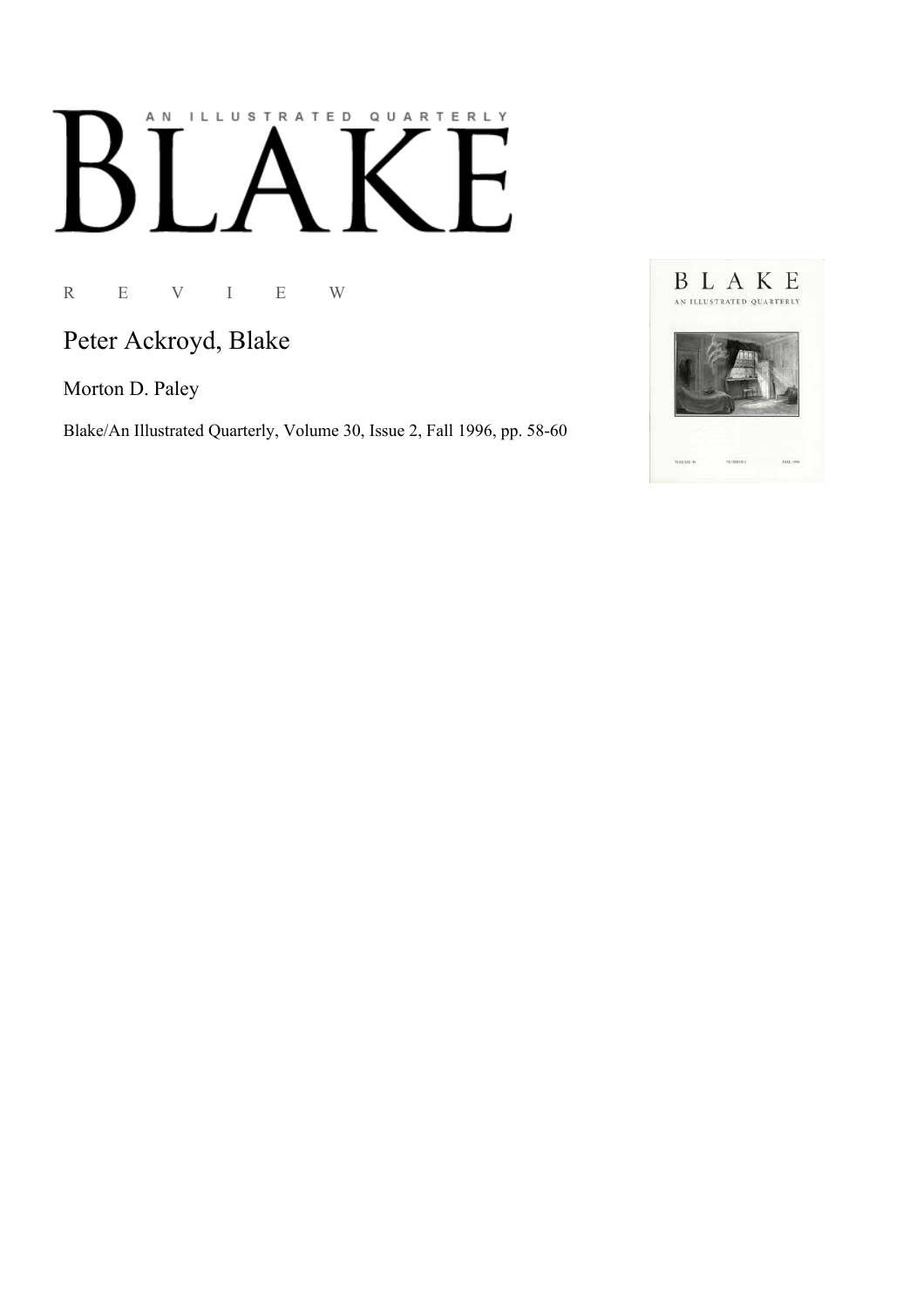Peter Ackroyd, *Blake.* London: Sinclair-Stevenson, 1995. 399 pp. + illustrations. \$35.

## Reviewed by MORTON D. PALEY

Peter Ackroyd is a writer deeply interested in the atmo-<br>sphere of London at various phases of its history, as sphere of London at various phases of its history, as manifested by novels like *Chatterton, Hawksmoor,* and *The House of Dr. Dee,* books in which the feel of the past is brilliantly recreated. Given, too, the prominent role of the uncanny in his work, one can see why he would be drawn to Blake as a subject. We would expect from him a strongly plotted life of Blake, with memorable evocations of Blake's city. His *Blake* gives us these, but it also presents problems that in the end threaten the reader's—or at least *this*  reader's—confidence in the biography he has written.

The sense of Blake in his time is there, certainly, in passages like this one:

If we consider the possibility of a unique urban sensibility, it will be one intimately connected with An Island in the Moon' and Blake's subsequent poetry—it embodies an art that is preoccupied by light and darkness in a city that is built in the shadows of money and power, an art entranced by the scenic and the spectacular in a city that is filled with the energetic display of people and institutions. Blake tends instinctively towards those great London forms, spectacle and melodrama, and is often preoccupied with the movement of crowds and assemblies; he has a sense of energy and splendour, of ritual and display, which may have little to do with the exigencies of individual moral life. But if Blake understood the energy and variety of London, he was continually aware of its symbolic existence through time: in his epic poetry, and the vast concourse of figures who flow through it, we find the pity and mystery of existence in a city he described as 'a Human awful wonder of God!' (92)

Furthermore, Ackroyd does not depend solely on an imaginative re-creation of Blake and his world. He has obviously done considerable reading about Blake, including some of the most important recent studies. At first I hoped this would result in a synthesis of what we know about Blake with an imaginative re-creation of Blake's life. But as I read on, I felt increasingly uneasy about, to put it bluntly, the basis in reality for many of Ackroyd's statements.

Sometimes this is obviously a matter of mistakes. The "'Great Terror' of 1795, which marked the climacteric of the [French] Revolution" (181) should read "of 1793-94." *The Book of Ahania* and *The Book of Los* were not "printed on the back of each other" (179); perhaps what is meant is that the versos of the copper plates of one were used for etching the other, but according to Joseph Viscomi the six *Ahania* designs were etched back to back on three plates.

(*William Blake and the Art of the Book,* Princeton: Princeton UP, 287). Blake's *Newton* is not a "painting" (194); it is a color-printed drawing. The works of Boehme cannot have "been highly influential during all the religious disputations of the mid-sixteenth century" (149), as Boehme was born in 1575. When Blake said that the engravings for the "Law edition" of Boehme were so beautiful that Michelangelo could not have done better, he did not single out the frontispiece (149). "A copy [of the 1797 *Night Thoughts]* printed on vellum" (203) was not exhibited and is not otherwise known to have existed, though a single *Night Thoughts* illustration on vellum does exist and may have been used for promotional purposes. Blake cannot have been executing engravings for the Wedgwood catalogue at the time that he was writing *Milton; Milton* was written by 1810, and the Wedgwood engravings date from 1819. For the same reason the illustrations to Milton's *VAllegro* and *Il Penseroso*, some of which bear 1816 watermarks, cannot have been executed "while [he was] working on *Milton* itself" (310). Charles and Elizabeth Aders were not "a German couple" (341); Charles (Karl) was indeed German, but Elizabeth was English, the daughter of the well-known engraver Raphael Smith. Sometimes I found myself wondering whether what I was reading was a new discovery that Ackroyd hadn't bothered to document or a simple error. Could one of Blake's engravings have been printed in *The Conjuror's Magazine* (194)? Was there really an "Ellesmere edition" of Chaucer's *Caunterbury Tales* with "illustrations of the pilgrims in the margins" that R. H. Cromek could have come upon in Halifax, giving him the idea of proposing the subject to Thomas Stothard (271)? Which writings of Paracelsus were "readily available" (147) in the 1790s? They would have had to be available in English if they were going to help Blake at this time, and it would be very useful to know what they were. How do we know that Blake's accuser John Scofield "had been a fustian cutter in Manchester" (244)?

A word also needs to be said about the illustrations and their captions. The reproductions vary from good to poor, but the captions are at times uninformative or even misinforming. Some of the plates are given designations like "Plate from *The Book of Vrizen"* Plate from *Europe?* and *"Plate from Milton"* without plate numbers or copy designations. A page from *Vala* is designated as "plate from Night the Third," while plate 99 of *Jerusalem* is captioned *"The last page of Jerusalem?* What can explain such extraordinary indifference to detail?

The "source notes" for the book are squeezed, three columns to a page, into pages 372-82. Sometimes the information is sparse. If you want to know who wrote the article cited as "'Blake and Cromek' in *Modern Philology,* 344" (379, col. 3, n. 50), or the year or the volume number, you're going to have to do some research. This is true for a number of other notes. "All quotations taken from Wagenknecht, Visionary Poetics, 39, 41, and 46" reads note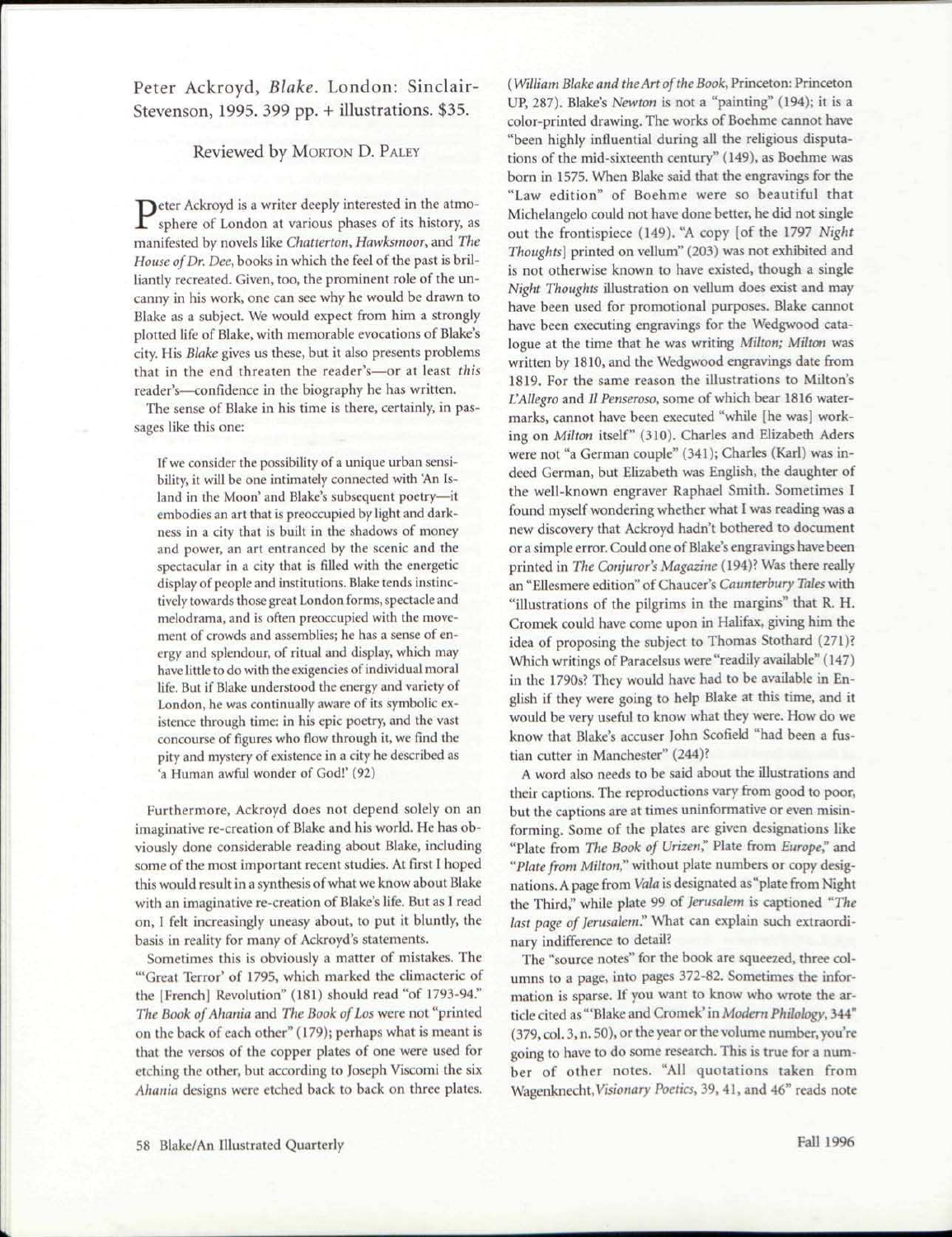72 on col. 2, 381; but the author of *Visionary Poetics* is correctly identified in the Bibliography as Joseph A. Wittreich. Even when citations are ample, doubt may persist. Much of the biographical annotation cites G. E. Bentley, Jr.'s *Blake Records* and *Blake Records Supplement* so as to make it seem as if the information there is presented as being entirely authentic. Of course *Blake Records* is so very useful because the editor has not screened out statements that he may disagree with, although he may sometimes express his disagreement. For example, Ackroyd presents the well-known story, attributed to Thomas Butts, that

Mr. Butts calling one day found Mr. and Mrs. Blake sitting in this summer-house, freed from 'those troublesome disguises' which have prevailed since the Fall. 'Come in!' cried Blake; it's only Adam and Eve, you know! (154)

Ackroyd comments that "Thomas Butts .. . is highly unlikely to have invented or even conceived such a story," but the question is whether or not he told it at all. It is one of the numerous undocumented anecdotes printed by Alexander Gilchrist. Ackroyd reports neither Bentley's dismissal of the story nor his noting that according to Butts's grandson Thomas Butts said there was no truth in it *(Blake Records,* Oxford: Clarendon Press, 1969, 154). Similarly doubtful is the account of Blake's falling upon a wife beater "'with such counter violence of reckless and raging rebuke .. . that he recoiled and collapsed'" (155). This story originates with A. C. Swinburne, who does not tell where he got it.

Unfortunately, such questionable statements pervade Ackroyd's *Blake.* The view that Blake did not advertise the prints "Albion Rose," "Our End is Come," and "Lucifer and the Pope in Hell" because of "their implicit political references" (168) is hard to sustain, as contemporary purchasers would hardly be in a position to guess what those references might be. And why would Robert Southey need to be stimulated by Blake's *Spiritual form of Nelson* (149) to write his *Life of Nelson?* There is also a tendency to present the merely speculative as true without any attempt at proof. Some major examples concern *Vala, Milton,* and *Jerusalem .* Ackroyd believes that Blake wrote out "the first thirty-six pages [of *Vala]* in an elegant copperplate hand" while still living in Lambeth (236) and continued work in Felpham, where, in the summer of 1802 "he decided to transcribe a fair copy.... The verses would be printed in conventional letterpress, and, as with the [Hayley] *Ballads ,* an engraving would be placed at the end of each 'book' or 'chapter'" (237). It might be possible to present evidence for this view, and perhaps to account for why pages of such great size would be needed for printer's copy, but all we have here is mere assertion. (The *Ballads* analogy alone will not do— *Jerusalem* has a design at the end of each chapter, yet no one argues that it was meant for letterpress). *Of Milton* and *Jerusalem* we are told: "in fact they were not necessarily 'written' at all, unless Blake jotted down first drafts on pieces of paper, but created with quill and graver on the copper plate itself" (294). In other words these works were either first written in manuscript—for what else is writing a draft on paper?—or they weren't. What evidence exists for the latter? We have Blake's assertion that the verses were dictated, but the principal Blake manuscripts we have—the Notebook and *The Four Zoas*—show ample evidence of revision, and it may be that in this instance as in so many others Blake was making figurative use of a Miltonic tradition. It's clear that Ackroyd prefers one alternative, for a paragraph later he envisions Blake as "no doubt falling upon the copper in 'the Heat of my Spirits.'"

In his conception of Blake's character Ackroyd wisely avoids the over-idealization of Blake embraced by some of his early biographers. His Blake is a figure of opposition, as capable of alienating his friends as of opposing injustice. This is a psychologically convincing view, but there are times when Ackroyd's views of Blake's quarrels seem onesided. We've learned to think of what Hayley's side of the story would have been, but it seems a bit much to say "he was princely in his patronage" (221), especially as Hayley was more employer than patron. We have also learned that Cromek's side should be taken more seriously than it once was, but few would endorse, as Ackroyd does, Cromek's letter refusing to pay Blake to engrave the dedicatory design "To the Queen." Cromek's statement that the the dedication would be to Blake's advantage and not his own is certainly untrue, as is shown by Cromek's putting the Queen at the head of his list of subscribers. Cromek alone was in a position to profit by this, Blake having no share in the sales of *The Grave.* In general, however, Ackroyd's conception of Blake's character seems to me a just one, as, for example, expressed in this analysis of the correspondence with Hayley:

There are occasions when it seems he has almost lost control over his personality or, rather, that its various aspects jostle for attention—the visionary and the tradesman, the poet and the fantasist, the prophet and the hypocrite, the passive servant and the self-righteous autodidact. All these various selves seem then to strive for mastery, and it is possible to see even here in the chaos of Blake's despair one of the sources for the drama of his Prophetic Books, where various faculties and aptitudes are engaged in a constant battle for supremacy. In moments of vision, however, all is reconciled—just as in his life the bewildering complexities of his behaviour can be transformed in an epiphany and, for a moment, all is healed. (256)

Also valuable is Ackroyd's relating Blake to a certain English tradition of eccentricity, in no reductive sense. At moments one senses that this could have been a different kind of book, focussing on Blake's character rather than